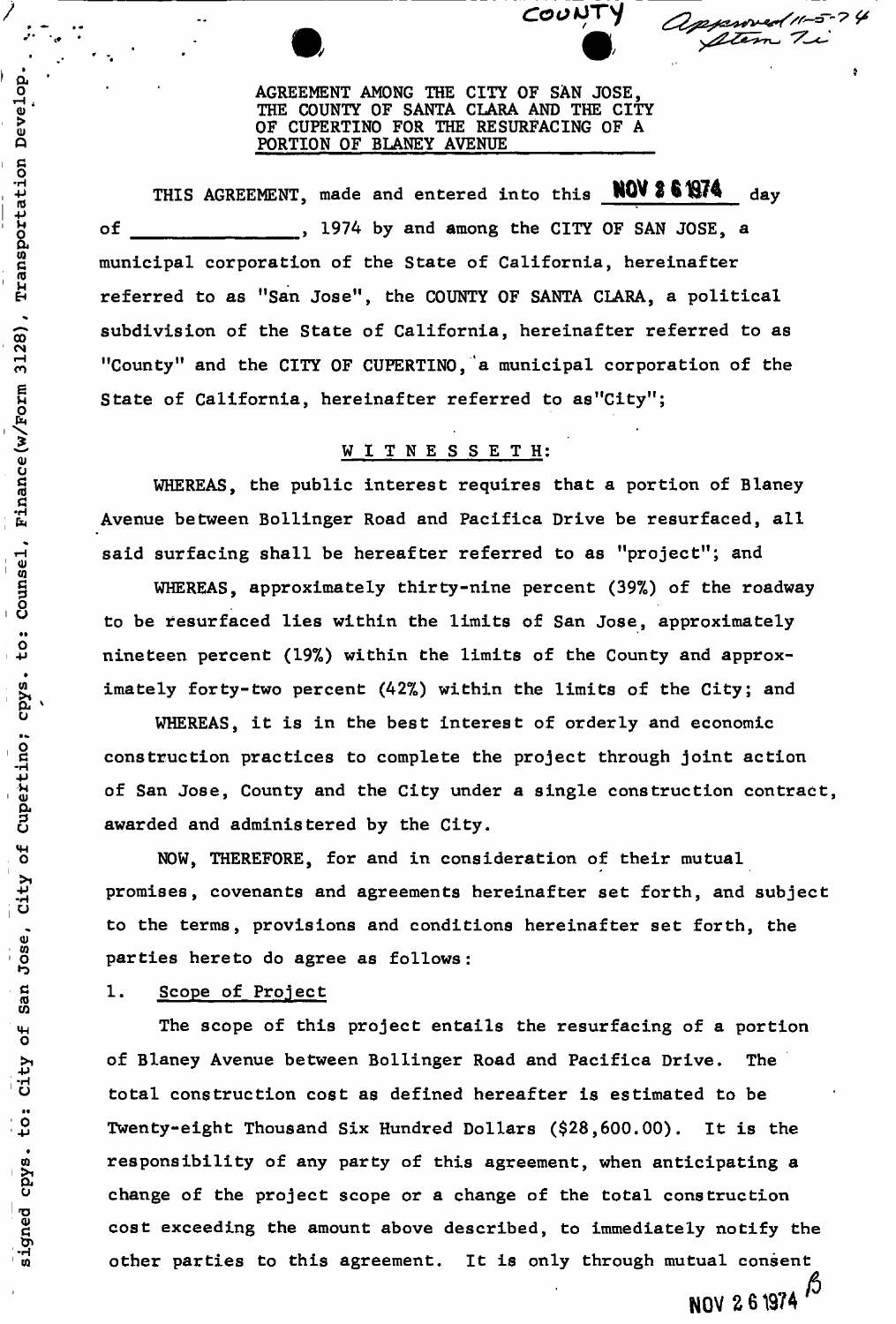by a revised agreement executed by all parties that the change will then be valid.

2. Preparation of Plans, Specifications and Estimates

City shall prepare and submit to San Jose and County for approval plans, specifications and estimates for the construction of the project. Upon approval by San Jose and County, City shall advertise the project for bid and may award a contract to be supervised to completion by City.

3. Award of a Construction Contract

In the event that the submitted lowest responsible bid exceeds ' the Engineer's estimate by ten percent (10%) or more, such bid shall be submitted to San Jose and County for review and approval prior to the award of a contract.

4. Estimated Costs

As used in this agreement, the term "construction cost" shall mean the total of all costs incurred and expenditures made by City in connection with constructing said project, including engineering costs and expenses, costs and expenses of preparing plans and specifications, publication, advertising and printing, cost of the construction contract, and cost of extra work and materials in connection with such work authorized by County and San Jose, including the costs and expenses for construction inspection.

San Jose's estimated share of cost shall be thirty-nine percent (39%) of the construction cost and is estimated to be Eleven Thousand Dollars (\$11,000.00). The County's estimated share of cost shall be nineteen percent (19%) of the construction cost and is estimated to be Fifty-five Hundred Dollars (\$5,500.00). The City's estimated share of cost shall be the remaining forty-two percent (42%) and is estimated to be Twelve Thousand One-Hundred Dollars (\$12,100.00). San Jose agrees to pay City a sum of Ten Thousand Dollars (\$10,000.00) as deposit. County agrees to pay City a sum of Five Thousand Dollars (\$5,000.00) as deposit. Such deposits shall be paid to City no later than.21 days after City advertises the project for bid.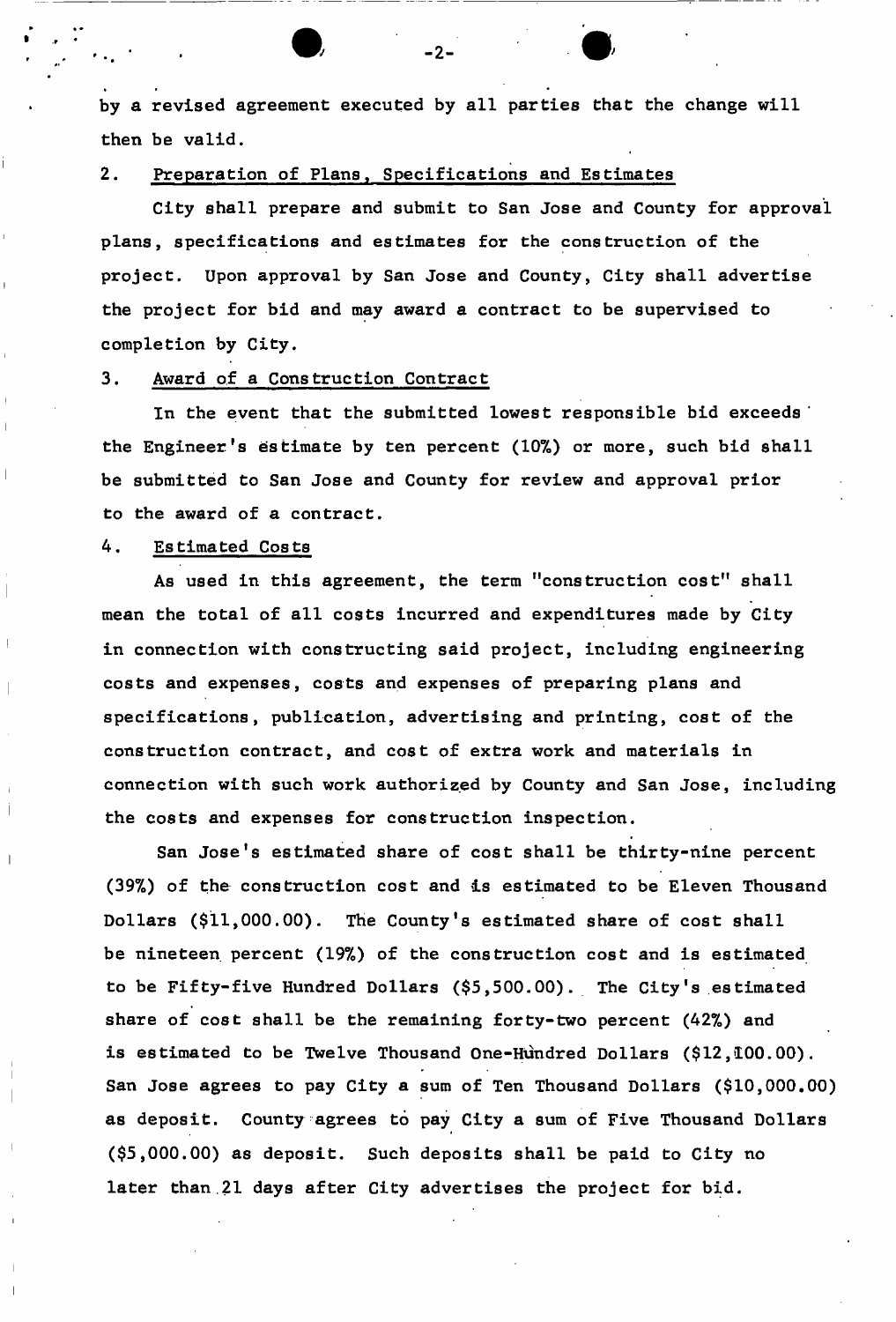# 5. Insurance

City shall require any contractor awarded a contract for any portion of said project to secure and maintain in full force and effect at all times during construction of said project and until said project is accepted by County and San Jose, public liability and property damage insurance in forms and limits of liability and satisfactory and acceptable to both San Jose and County, insuring San Jose and County, and their respective officers and employees, from and against any claims, loss liability, cost or expense arising out of or in any way connected with the construction of said project.

-3-

The aforementioned policy shall contain a provision that the insurance afforded thereby to San Jose and County and their respective officers and employees shall be primary insurance to the full limits of liability of the policy, and that if San Jose or County, or their respective officers and employees, have other insurance against a loss covered by such policy, such other insurance shall be excess insurance only.

# 6. Final Cost to San Jose and County

Upon completion of said project City shall"submit to San Jose and County a final accounting of the "construction  $cos t$ ".

In the event this final accounting shows that the amount deposited by San Jose and County under paragraph 4 hereof is less than their respective proportional share, San Jose shall pay City the difference between San Jose's deposit and thirty-nine percent (39%) of the actual construction cost; and County shall pay City the difference between County's deposit and nineteen percent (19%) of the actual construction cost.

However, in the event this final accounting shows that the amount deposited by San Jose and County under paragraph 4 hereof is more than their respective proportional share, City shall refund to San Jose the difference between San Jose's deposit and thirty-nine percent (39%) of the actual construction cost, and City shall refund to County the difference between County's deposit and nineteen percent (19%) of the actual construction cost.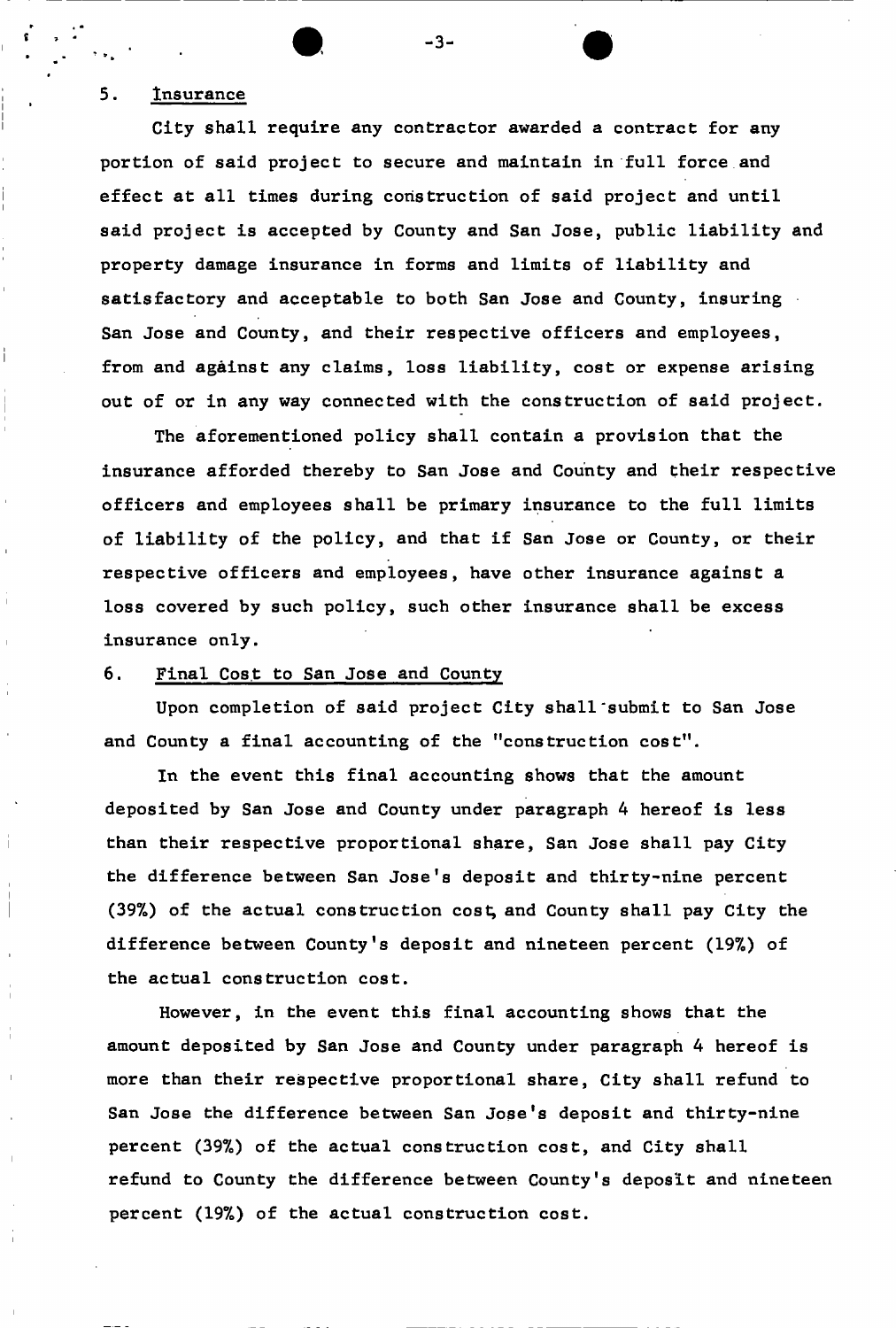#### 7. Records and Accounts

City shall keep, maintain and render available for inpsection by San Jose and County or its authorized representatives, records and books which will provide a complete and accurate account of all costs, fees and expenditures made by City on construction costs of said project.

## 8. Annexation

In the event any portion of the area within the limits of said project is annexed to the City or San Jose before date of advertising of said project by City, San.Jose's or City's share of the "construction costs" shall be increased in proportion to the amount of territory annexed.

#### 9. Termination

This agreement shall terminate on June 1, 1975 if City has not awarded a contract for construction of the above described project prior to that date. In the event of such termination City shall refund to San Jose and County all sums advanced under paragraph 4 of this agreement.

## 10. Public Hearings and Environmental Statements

City shall conduct all public hearings and shall prepare all environmental statements that may be required for said project by existing legislation.

## 11. Administering Agency

In the exercise of this joint powers agreement, City shall be the administering agency and as such shall possess all powers common to both San Jose and County which may be necessary to effectuate the purpose of this agreement, subject only to the manner of exercise.

-4-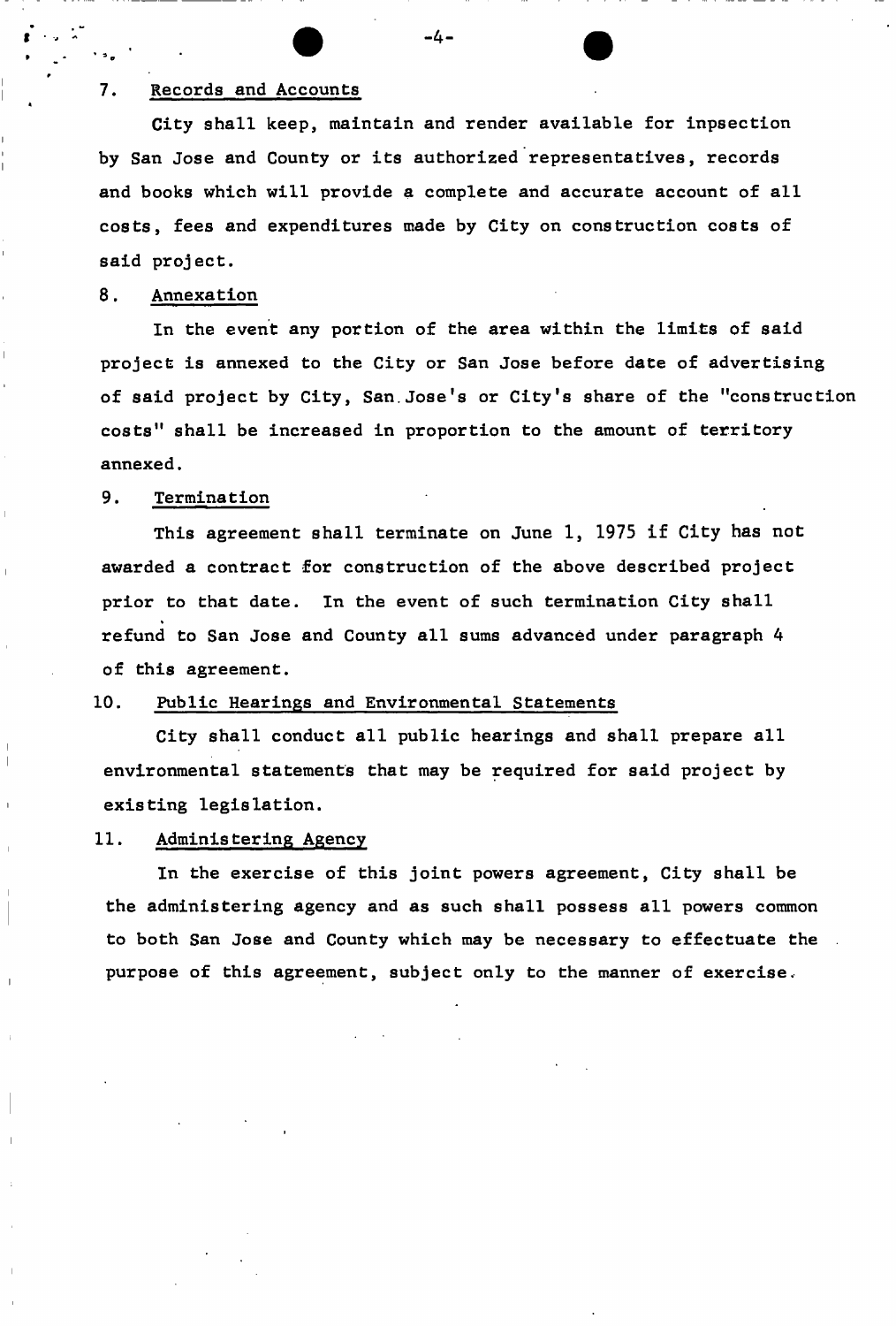df such powers provided herein and the restrictions imposed by law upon City in the exercise of such powers.

 $-5-$ 

WITNESS THE EXECUTION HEREOF the day and year first hereinabove set forth.

> CITY OF SAN JOSE, a municipal corporation of the State of California

By "San Jd

ATTEST: **c . t/iiMCi 3yL. GREJNE R**  Demitti City Clerk

 $\mathcal{A} \subset \mathcal{A}$ 

APPROVED AS TO FO *Deputy* City Attorney San Jose

COUNTY OF SANTA CLARA, a political subdivision of the State of California

By Chairma<sub>,</sub> Board of Supervisors

 $\sim 2\%$ 

"County"

 $\mathcal{O}_{\mathcal{A},\mathcal{A}}$ 

ATTEST: DONALD M. RAINS, Clerk of the Board of Supervisors Draw h La

APPROVED AS TO FORM:

<u>Herald Othomson</u><br>Assistant/Deputy County Counsel

CITY OF CUPERTINO, a municipal

 $\alpha$  .

 $\mathcal{F}$  and

 $\sim$   $\sim$ 

corporation of the State of California Вy "City "

ATTEST: erk

APPROVED AS TO FORM: torks Deputy City Attorney

Cupertino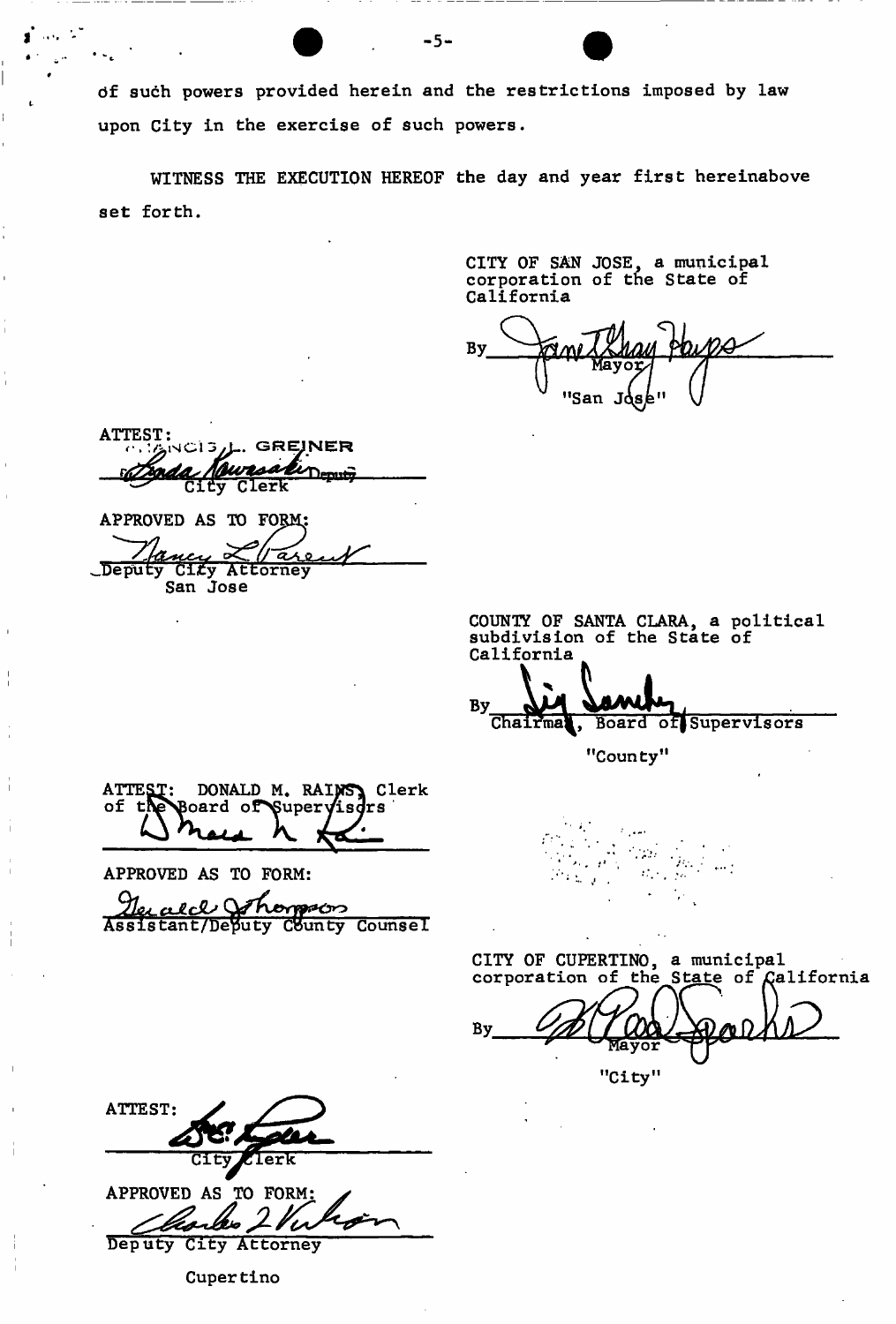#### **RESOLUTION NO. 3793**

**A RESOLUTION OF THE CITY COUNCIL OF THE CITY OF . CUPERTINO AUTHORIZING EXECUTION OF AGREEMENT AMONG THE CITY OF SAN JOSE THE COUNTY OF SANTA CLARA, AND THE CITY OF CUPERTINO FOR THE RESURFACING OF A PORTION OF BLANEY AVENUE** 

**WHEREAS, the public interest requires that a portion of Blaney Avenue between Bollinger Road and Pacifica Drive be resurfaced; and** 

**WHEREAS, the portion of Blaney Avenue that requires resurfacing lies within the jurisdiction of the City of San Jose, the County of Santa Clara, and the City of Cupertino; and** 

WHEREAS, it is in the best interest of orderly and economic  $\cdot$ **construction practices to complete the project through joint action of San Jose, County of Santa Clara, and the City of Cupertino under a single construction contract; and** 

**WHEREAS, an agreement has been presented to the City Council for the accomplishment for said project and the terms and conditions of said agreement have been approved by the Director of Public Works and the City Attorney;** 

**NOW, THEREFORE, BE IT RESOLVED that the Mayor and the City Clerk are hereby authorized to execute the agreement herein referred to in behalf of the City of Cupertino.** 

**PASSED AND ADOPTED at a regular meeting of the City Council of**  the City of Cupertino this 16th day of December **the following vote:** 

Vote Members of the City Council

**AYES: Frolich, Jackson, Meyers, Nellis, Sparks** 

**NOES: None** 

**ABSENT: None** 

**ABSTAIN: None** 

**APPROVED:** 

**/s/ Reed Sparks ATTEST: Mayor, City of Cupertino** 

**/s/ Wm. E. Ryder City Clerk**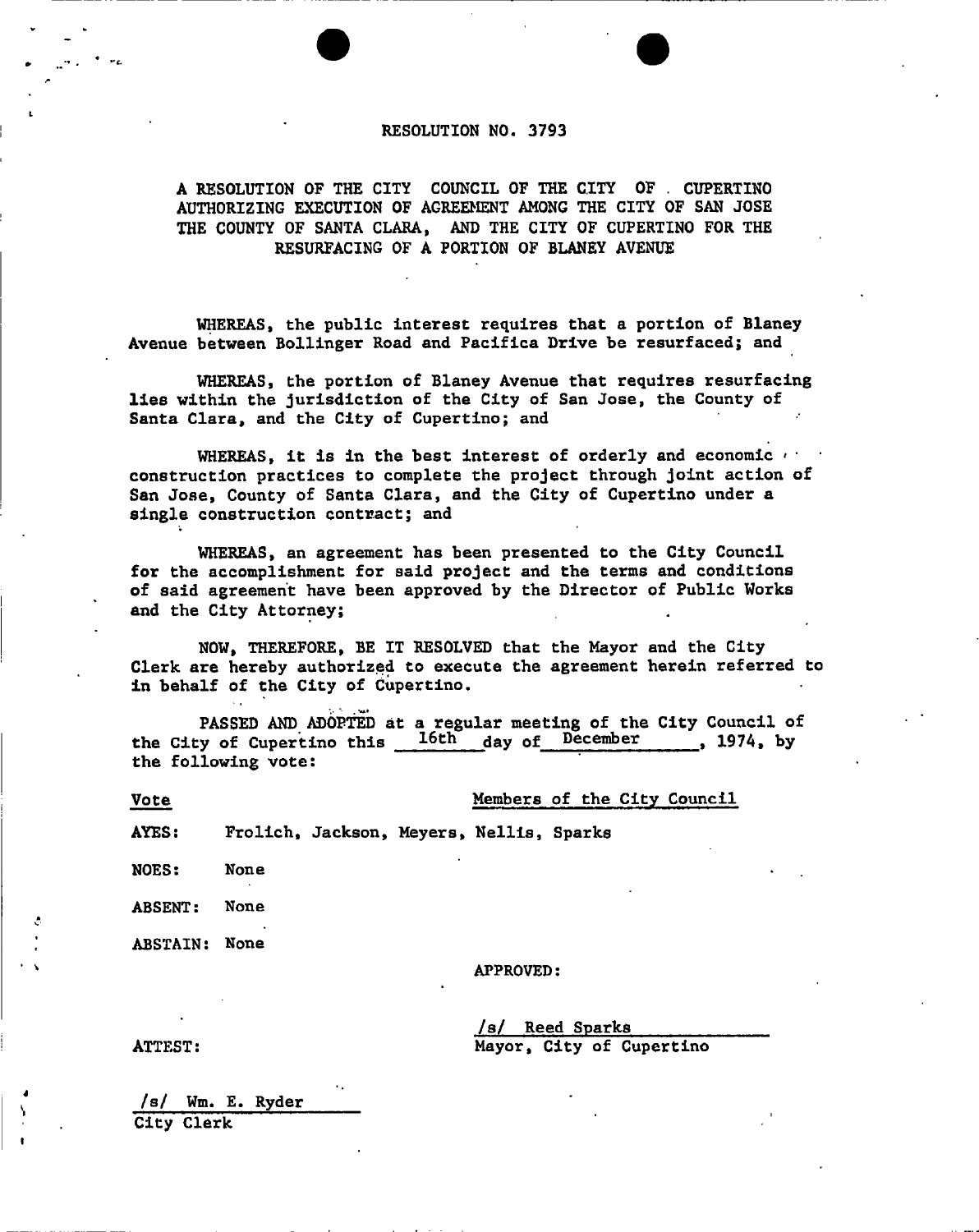THIS IS TO CERTIFY THAT THE WITHIN<br>INSTRUMENT IS A TRUE AND CORRECT COPY<br>OF THE ORIGINAL ON FILE IN THIS ORELOG  $\pmb{v}$ ATTEST Gan. 25 pr CITY CLERK OF THE CITY OF CUPERTING ty, DITY GLERK 8Y n ہیر  $\mathbf{I}$ 

 $\overline{\phantom{a}}$ 

٠.

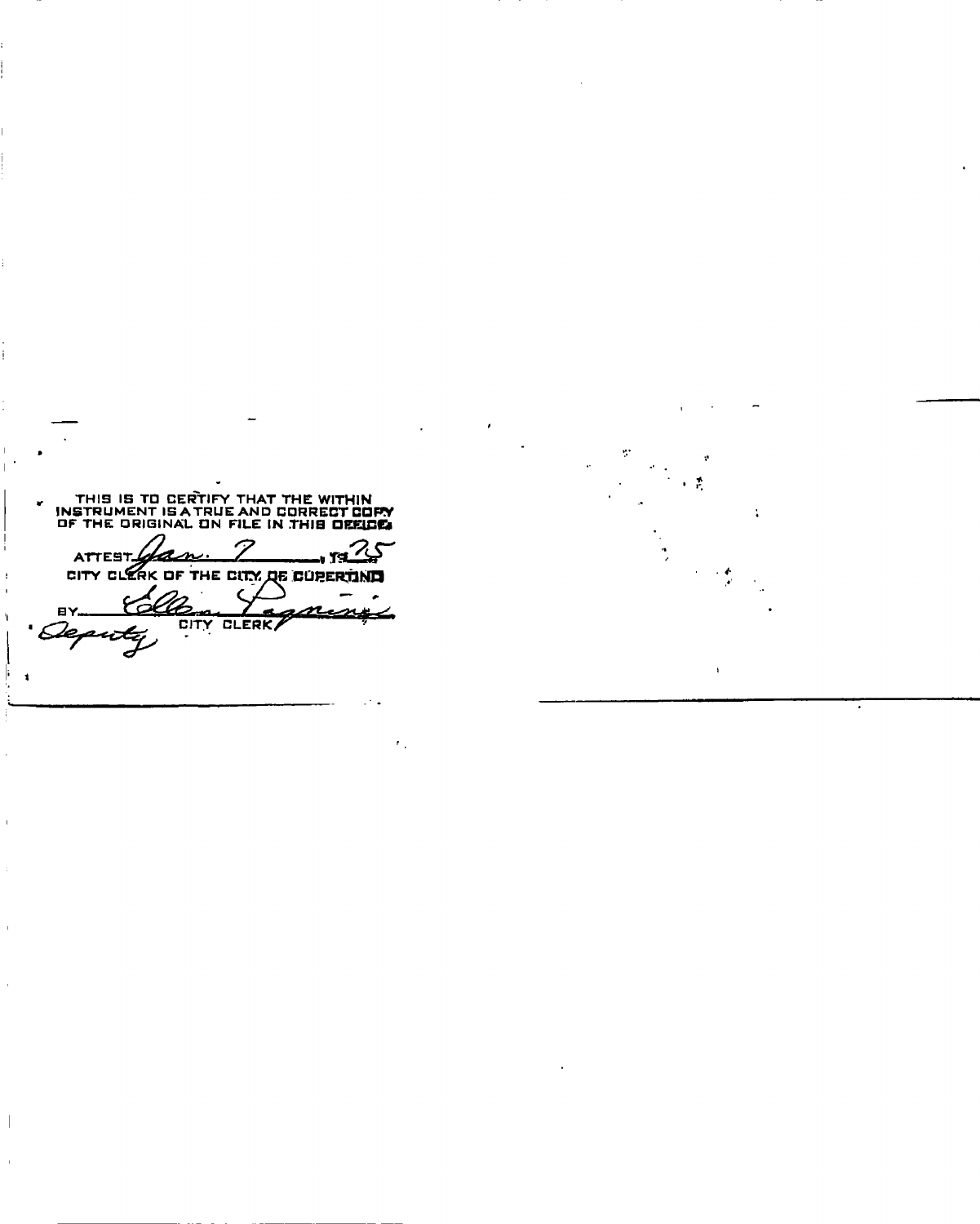

# **City of Cupertino**

**10300 Torre Avenue Cupertino, California 95014 Telephone (408) 252-4505** 

**DEPARTMENT OF ADMINISTRATIVE SERVICES** 

**January 7, 1975 .** 

**Office of the Board of Supervisors 524 County Administration Building 70 West Hedding Street San Jose, California 95110** 

**Attn: Donald M, Rains, Clerk** 

**AGREEMENT AMONG THE CITIES OF SAN JOSE AND CUPERTINO AND THE COUNTY OF SANTA CLARA FOR RESURFACING OF A PORTION OF BLANEY AVENUE** 

**We are enclosing two (2) executed copies of the Agreement Among the City of San Jose, the County and the City of Cupertino for Resurfacing of Blaney Avenue.** 

Cller

**ELLEN PAGNINI DEPUTY CITY CLERK** 

**rw**  encls.

 $\mathbf{I}$ 

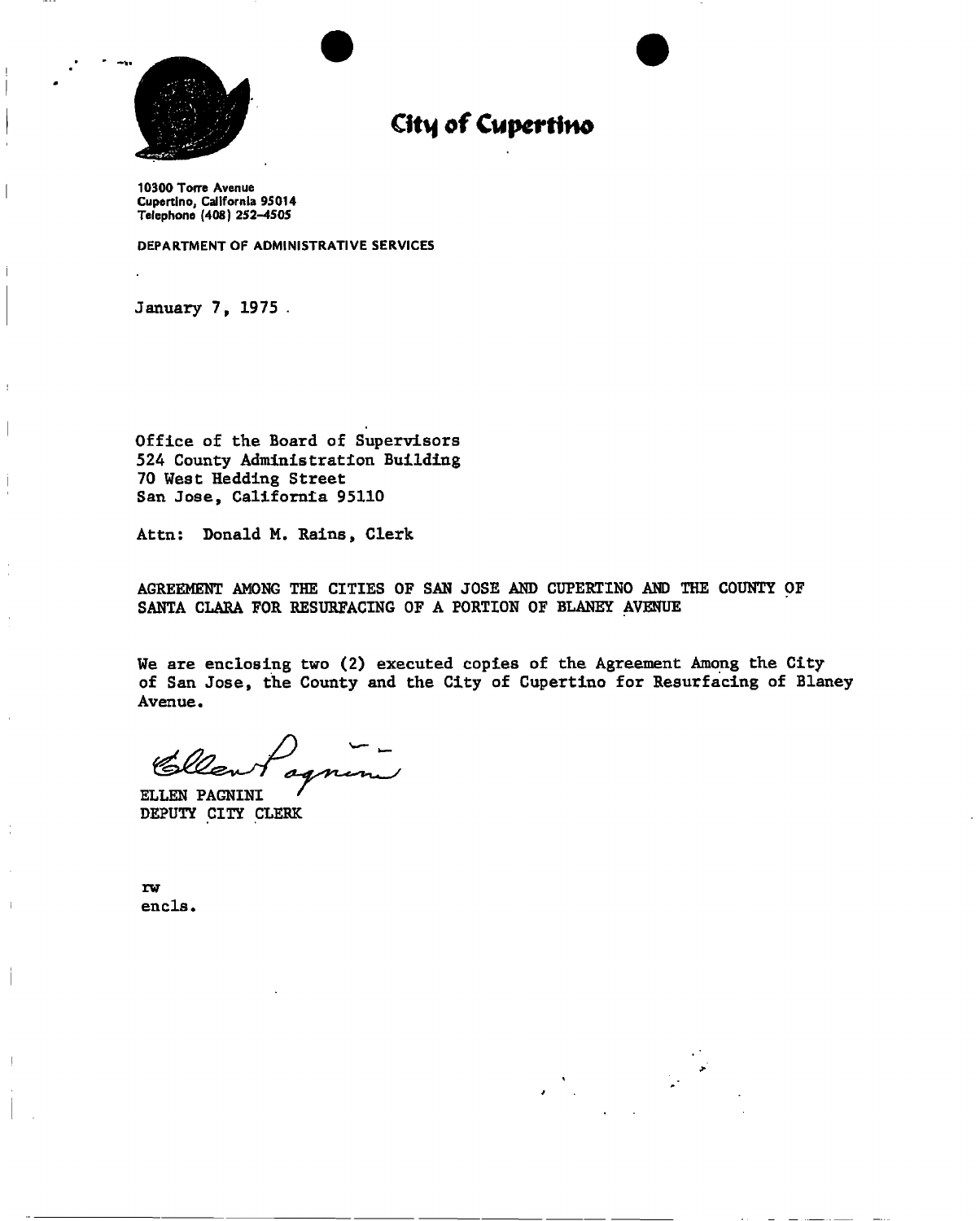Pend Segr

**December 2# 1974.** 

**William E. Ryder City Clerk City of Cupertino 10300 Torre Avenue Cupertino, California** 

**Subject: Agreement among the Cities of San Jose and Cupertino and the County^of Santa Clara for resurfacing of a portion of Blaney Avenue.** 

**Dear Mr. Ryders** 

**The Board of Supervisors at its regularly scheduled meeting of November 26, 1974 approved the subject agreement on behalf of the County. As you will see, the City of San Jose and the County have executed this agreement. We are enclosing three counterparts of this document for execution by Cupertino.** 

**We ask that the two copies which are so marked, be returned to this office for our files and transmittal to the City of San Jose. The third copy is for your records.** 

**Thank you for your cooperation.** 

**Very truly yours,** 

**BOARD OF SUPERVISORS Donald M. Rains, Clerk** 

**Deputy Clerk** 

 $By:$ 

**DMR/dgh Enclosures** 

**cct Montini, Transportation Development**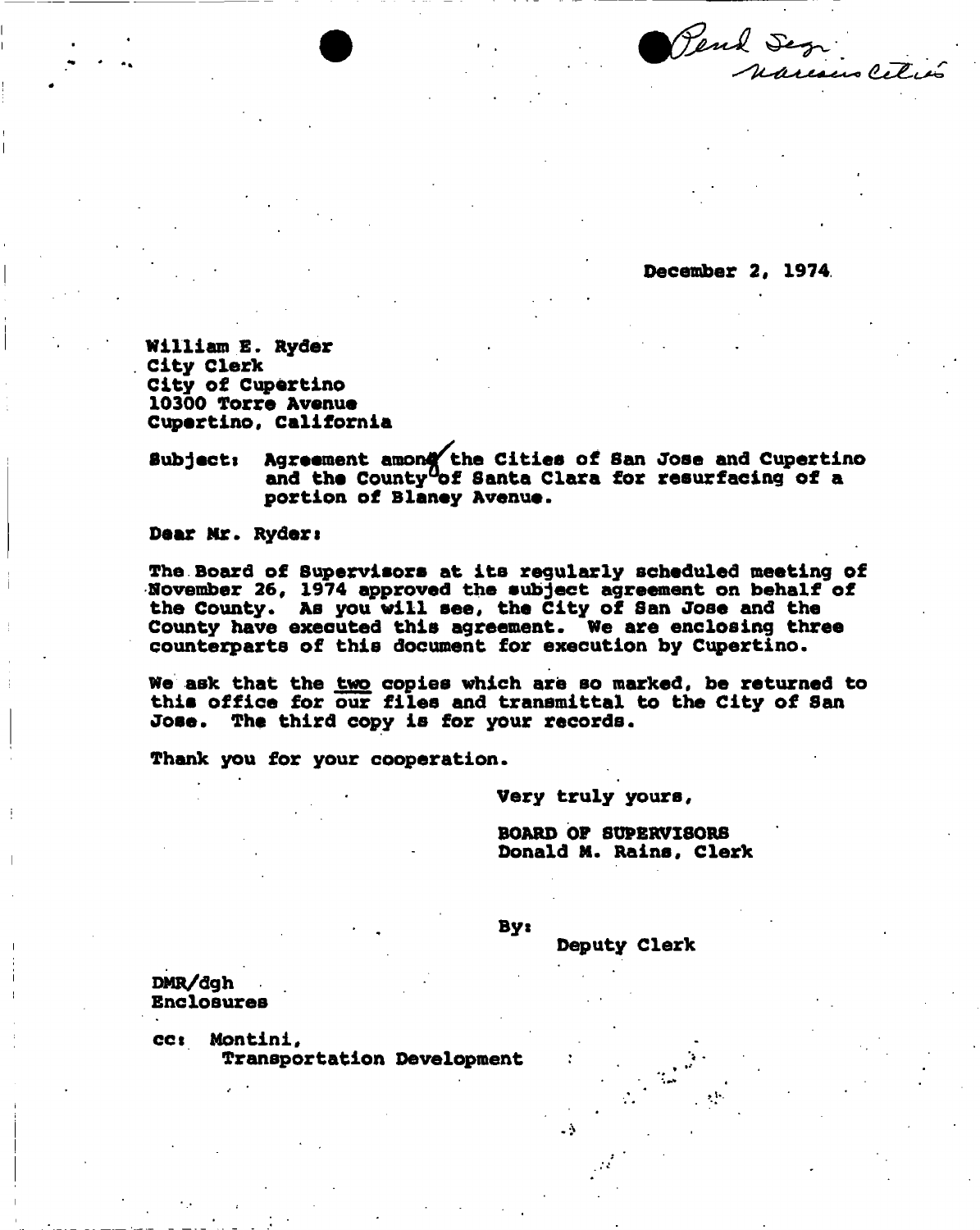| Change Order No. |  |  |  |
|------------------|--|--|--|

## **BOARD OF SUPERVISORS** *S***anta** *CLARA* **Countt**

December 2, 1974 DAT**E** 

### **COST SMARING AGREEMENT**

The following contract<sup>t</sup> was tawarded of change forder was approved by the

**Board of Supervisors at a meeting held:** 

**Hovombor 26 19 74** 

Project to be charged RESURFACING OF A PORTION OF BLAMEY AVENTY.'

For the amount of \$ 8EE AGREEMFNT

Contractor CITIES OP SAM JOSE AND CUPERTINO

**Completion Date............ SEE AGREEFEMT** 

**Budget Item** *(for ControUer'a* **iue)** 

*WslhLh* **U. Clerk of the Board** 

dgh

 $\frac{3}{2}$ 

**SANARY WHITE** 5) 3128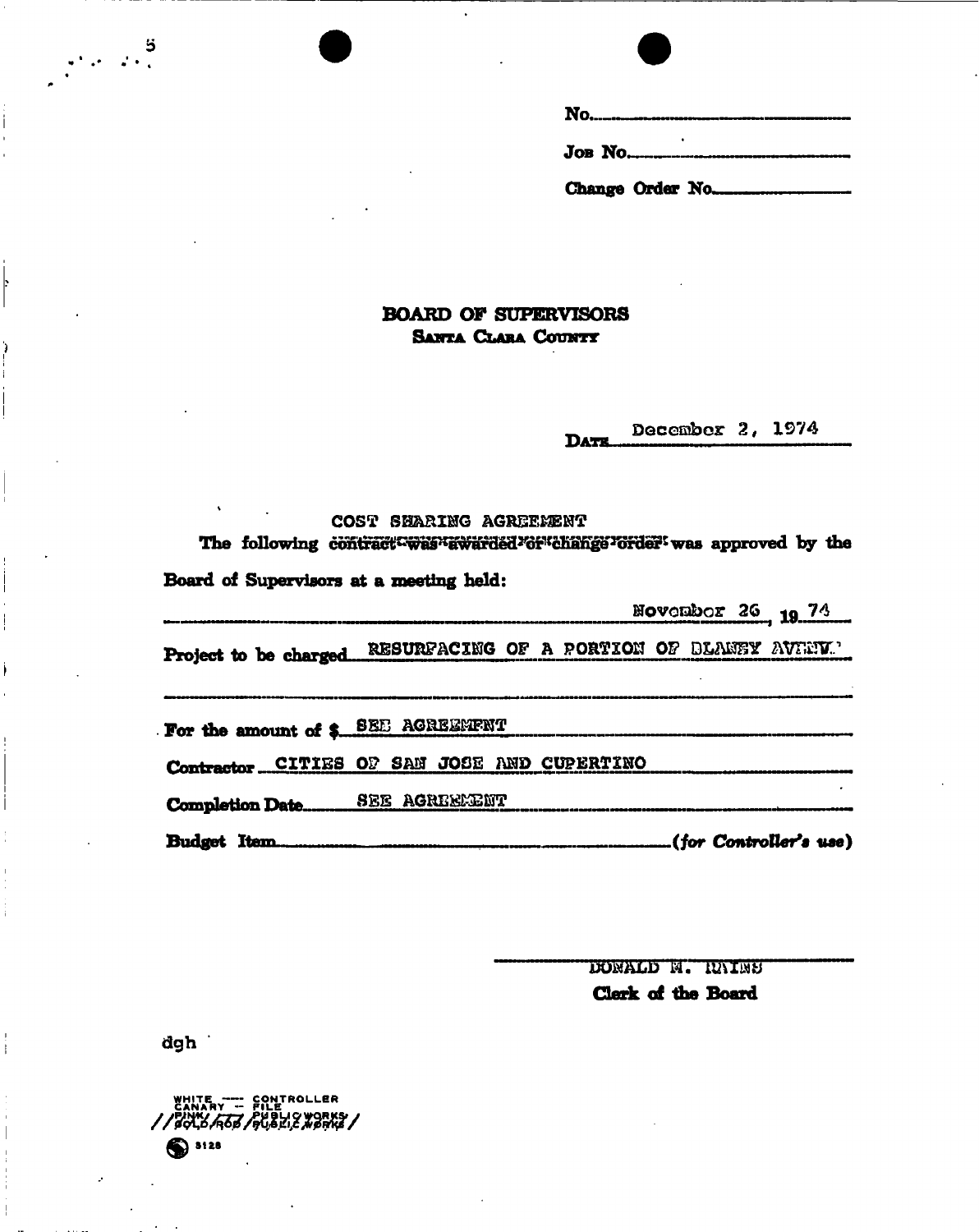|            | County of Santa Clara                                                                                                                                          | RANSPORTATION AGENCY<br>} <del>Departmont-cliffuctio-Norke-</del><br>1555 Berger Drive<br>San Jose, California 95112 |  |
|------------|----------------------------------------------------------------------------------------------------------------------------------------------------------------|----------------------------------------------------------------------------------------------------------------------|--|
| California | TRANSMITTAL MEMORANDUM                                                                                                                                         | S.D.                                                                                                                 |  |
|            | Page 1 of 1                                                                                                                                                    | November 12, 1974<br>DATE:                                                                                           |  |
| FOR:       | BOARD OF SUPERVISORS AGENDA OF                                                                                                                                 | November 26<br>19 74                                                                                                 |  |
| FROM:      | MONTINI, TRANSPORTATION DEVELOPMENT                                                                                                                            |                                                                                                                      |  |
| TITLE:     | COST SHARING AGREEMENT AMONG THE CITY OF SAN JOSE, THE COUNTY<br>OF SANTA CLARA AND THE CITY OF CUPERTINO FOR THE RESURFACING<br>OF A PORTION OF BLANEY AVENUE |                                                                                                                      |  |

#### DESCRIPTION:

**I I** 

> This agreement provides for the County to contribute nineteen percent (19%) of the total project cost or an estimated amount of \$5,500 to the City of Cupertino which is the project administering agency. Resurfacing this portion of Blaney Avenue between Bollinger Road and Pacific Drive is a part of the 1974-75 Cooperative Resurfacing Program. Funds are available in the 1974-75 Road Budget.

Approval is recommended.

One fully executed copy should be sent to- each of the following agencies:

> City Clerk City of San Jose 801 North First Street San Jose, California 95110

> > and

City Clerk City of Cupertino 10300 Torre Avenue Cupertino, California 95014

LM:AKC:vlt

.attachments

| EM APPROVED:         | JAMES POTT | HOWARD CAMPEN               |
|----------------------|------------|-----------------------------|
| AGENDA DATA:         | DATE:      | BOARD ACTION: $N/N$ 26 1974 |
|                      | ITEM NO:   |                             |
| $(x_i)$ 755 REV 2/73 |            |                             |